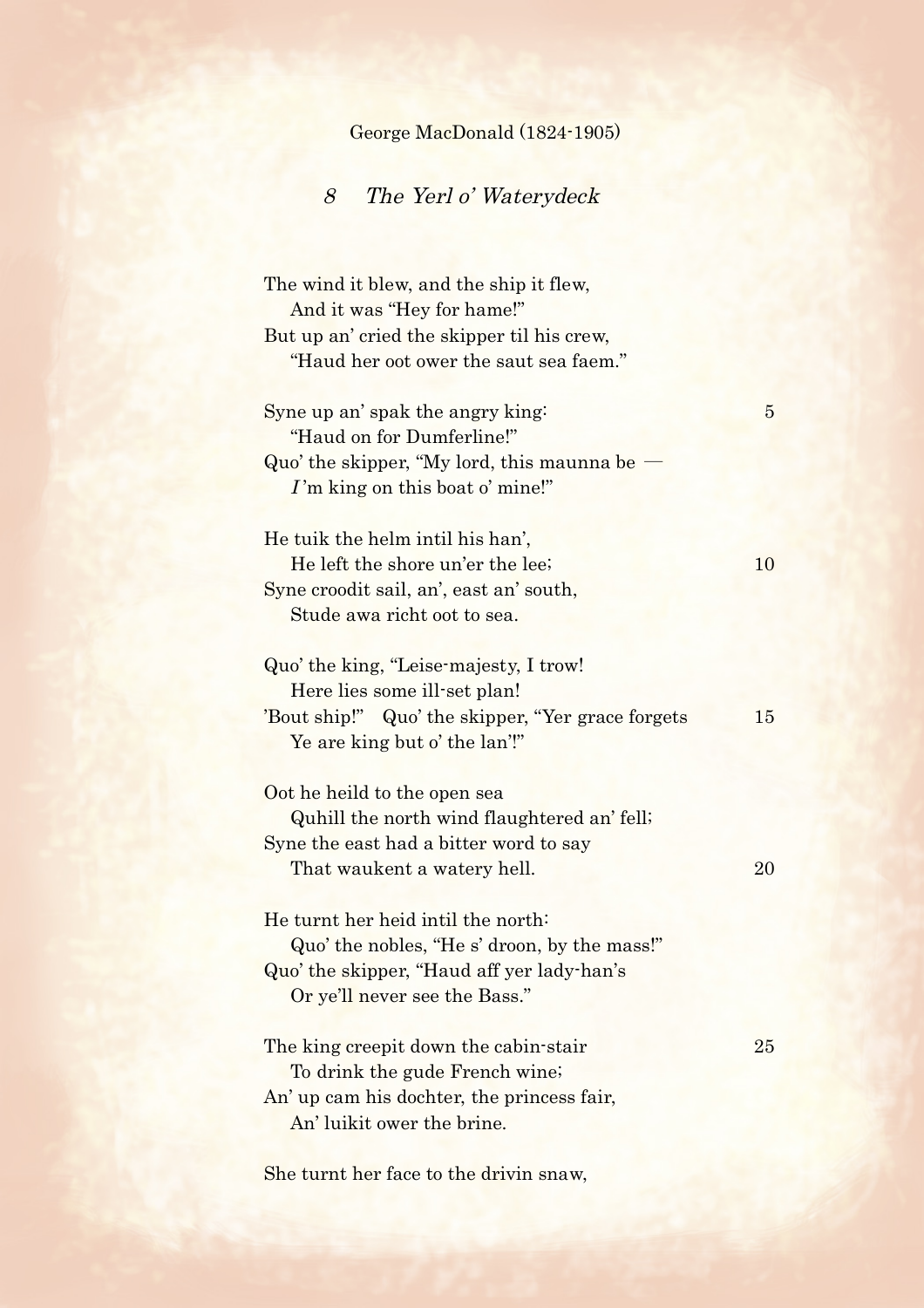| To the snaw but and the weet;                                                 | 30 |
|-------------------------------------------------------------------------------|----|
| It claucht her snood, an' awa like a clud<br>Her hair drave oot i' the sleet. |    |
| She turnt her face frae the drivin $win'$ –                                   |    |
| "Quhat's that aheid?" quo' she.                                               |    |
| The skipper he threw himsel frae the win'                                     | 35 |
| An' he brayt the helm alee.                                                   |    |
| "Put to yer han', my lady fair!"                                              |    |
| Haud up her heid!" quo' he;                                                   |    |
| "Gien she dinna face the win' a wee mair                                      |    |
| It's faurweel to you an' me!"                                                 | 40 |
| To the tiller the lady she laid her han',                                     |    |
| An' the ship brayt her cheek to the blast;                                    |    |
| They joukit the berg, but her quarter scraped,                                |    |
| An' they luikit at ither aghast.                                              |    |
| Quo' the skipper, "Ye are a lady fair,                                        | 45 |
| An' a princess gran' to see,                                                  |    |
| But war ye a beggar, a man wud sail                                           |    |
| To the hell i' yer company!"                                                  |    |
| She liftit a pale an' a queenly face,                                         |    |
| Her een flashed, an' syne they swam:                                          | 50 |
| "An' what for no to the hevin?" she says,                                     |    |
| An' she turnt awa frae him.                                                   |    |
| Bot she tuik na her han' frae the gude ship's helm                            |    |
| Till the day begouth to daw;                                                  |    |
| An' the skipper he spak, but what was said                                    | 55 |
| It was said atween them twa.                                                  |    |
| An' syne the gude ship she lay to,                                            |    |
| Wi' Scotlan' hyne un'er the lee;                                              |    |
| An' the king cam up the cabin-stair                                           |    |
| Wi' wan face an' bluidshot ee.                                                | 60 |
| Laigh lout t the skipper upo' the deck;                                       |    |
| "Stan' up, stan' up," quo' the king;                                          |    |
| "Ye're an honest loun — an' beg me a boon                                     |    |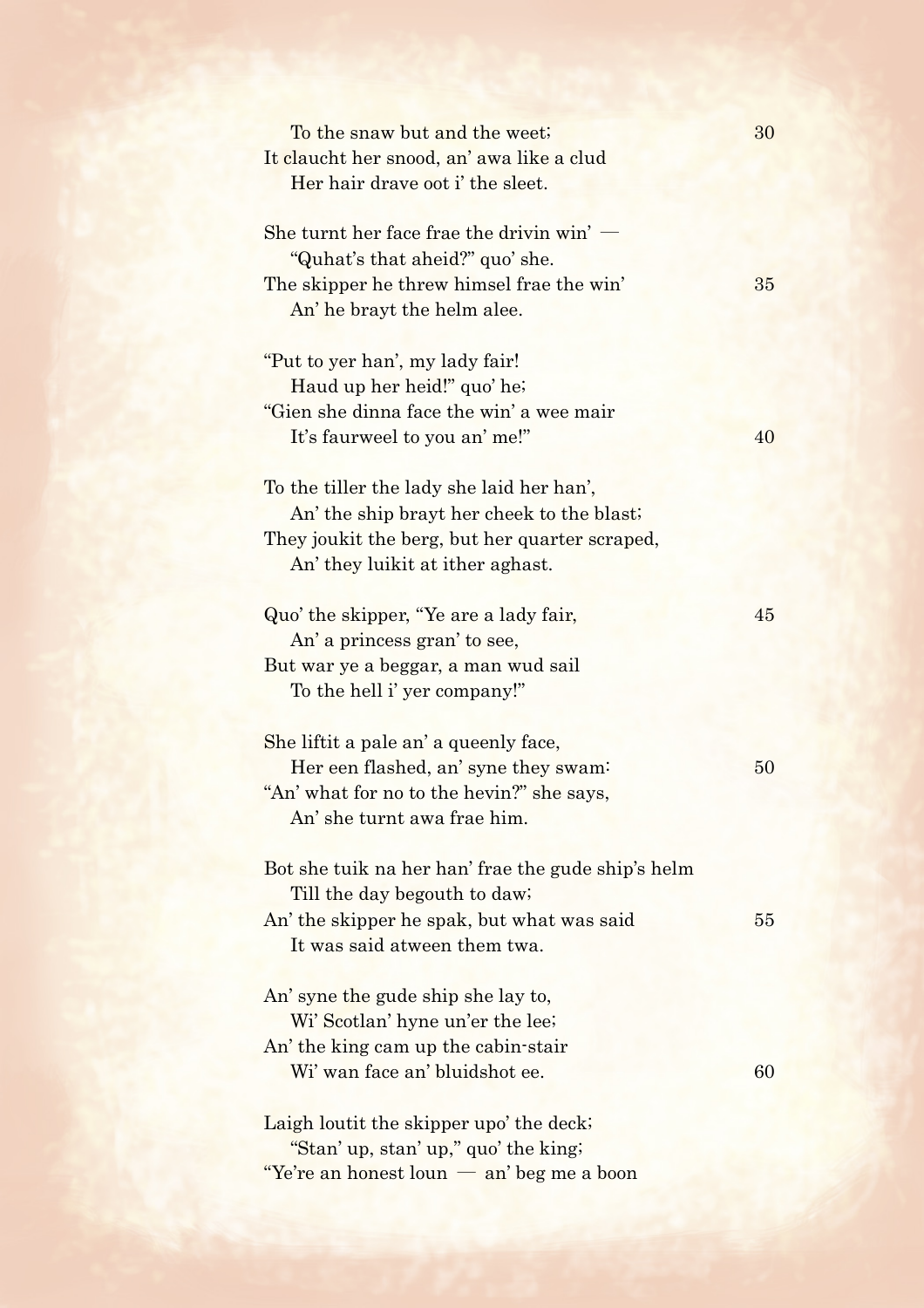| Quhan ye gie me back this ring."                                                                                                                                       |    |
|------------------------------------------------------------------------------------------------------------------------------------------------------------------------|----|
| Lowne blew the win'; the stars cam oot;<br>The ship turnt frae the north;<br>An' or ever the sun was up an' aboot<br>They war intil the firth o' Forth.                | 65 |
| Quhan the gude ship lay at the pier-heid,<br>And the king stude steady o' the $lan'$ , $-$<br>"Doon wi' ye, skipper — doon!" he said,<br>"Hoo daur ye afore me stan'!" | 70 |
| The skipper he loutit on his knee.<br>The king his blade he drew:                                                                                                      |    |
| Quo' the king, "Noo mynt ye to contre me!<br>I'm aboord my vessel noo!                                                                                                 | 75 |
| "Gien I hadna been yer verra gude lord<br>I wud hae thrawn yer neck!<br>$Bot - ye$ wha loutit Skipper o' Doon,<br>Rise up Yerl o' Waterydeck."                         | 80 |
| The skipper he rasena: "Yer Grace is great,<br>Yer wull it can heize or ding:<br>Wi' ae wee word ye hae made me a yerl $-$<br>Wi' anither mak me a king."              |    |
| "I canna mak ye a king," quo' he,<br>"The Lord alane can do that!<br>I snowk leise-majesty, my man!<br>Quhat the Sathan wad ye be at?"                                 | 85 |
| Glowert at the skipper the doutsum king<br>Jalousin aneth his croon;<br>Quo' the skipper, "Here is yer Grace's ring<br>An' yer dochter is my boon!"                    | 90 |
| The black blude shot intil the king's face<br>He wasna bonny to see:                                                                                                   |    |
| "The rascal skipper! he lichtlies oor grace! —<br>Gar hang him heigh on yon tree."                                                                                     | 95 |